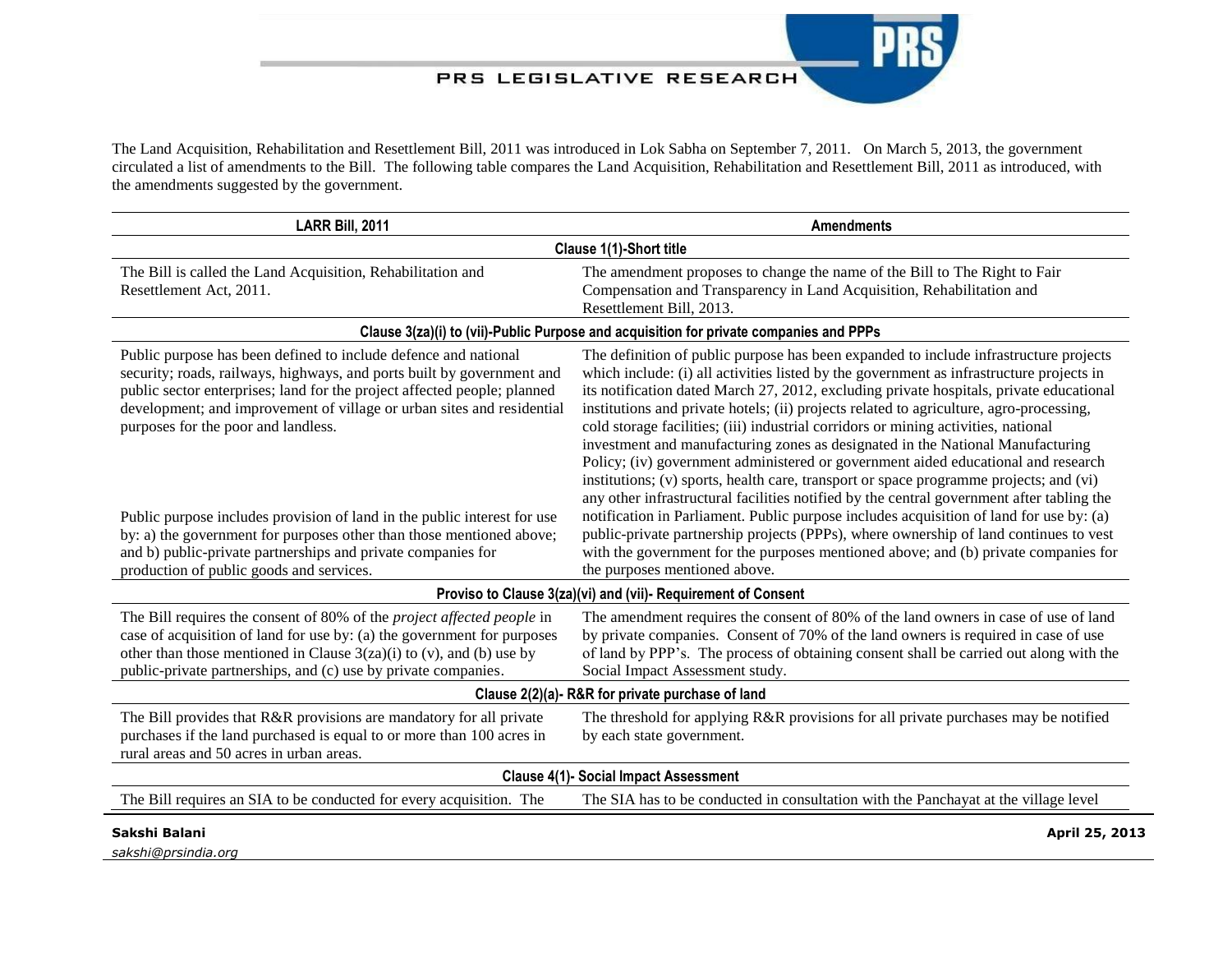| SIA has to be conducted in consultation with the Gram Sabha at the<br>village level or the equivalent body in the urban areas.                                                                                                                                                                                                                                                                                                                           | and at the Municipality or municipal corporation at the urban level. The SIA has to<br>be completed within six months from the date of its commencement.                                                                                                                                                                                                                                                                                                                                                                                               |  |
|----------------------------------------------------------------------------------------------------------------------------------------------------------------------------------------------------------------------------------------------------------------------------------------------------------------------------------------------------------------------------------------------------------------------------------------------------------|--------------------------------------------------------------------------------------------------------------------------------------------------------------------------------------------------------------------------------------------------------------------------------------------------------------------------------------------------------------------------------------------------------------------------------------------------------------------------------------------------------------------------------------------------------|--|
| The SIA shall include the following: (a) assessment of the nature of<br>public interest involved; (b) estimation of the number of affected<br>families; (c) study of socio-economic and social impact of the project<br>upon the families; and (d) the overall costs and benefits of the project                                                                                                                                                         | The amendments propose to delete the clauses regarding inclusion of the socio-<br>economic impact of the project upon the families. The SIA study should include the<br>study of the social impact of the project on the overall costs of the project vis a vis the<br>benefits of the project.                                                                                                                                                                                                                                                        |  |
| vis a vis the social and environmental costs.                                                                                                                                                                                                                                                                                                                                                                                                            | The SIA study should also consider the impact of the project on the livelihood of<br>affected families, among other factors.                                                                                                                                                                                                                                                                                                                                                                                                                           |  |
| The SIA study shall consider, among others, the impact of the project<br>on: (a) public and community projects; (b) drainage and sanitation; and<br>(c) sources of drinking water.                                                                                                                                                                                                                                                                       | The Environmental Impact Assessment should be carried out simultaneously along<br>with the SIA.                                                                                                                                                                                                                                                                                                                                                                                                                                                        |  |
|                                                                                                                                                                                                                                                                                                                                                                                                                                                          | Clause 6: Publication of the SIA                                                                                                                                                                                                                                                                                                                                                                                                                                                                                                                       |  |
| The SIA has to be published in the affected area. It should also be<br>uploaded on the website.                                                                                                                                                                                                                                                                                                                                                          | The SIA report should be made available in the local language at the offices of the<br>Panchayat, Municipality as the case may be. It should also be published in the office<br>of the District Collector, Sub-Divisional Magistrate and Tehsil and also be uploaded<br>on the website of the appropriate government.                                                                                                                                                                                                                                  |  |
| Clause 7: Appraisal of the SIA by an Expert Group                                                                                                                                                                                                                                                                                                                                                                                                        |                                                                                                                                                                                                                                                                                                                                                                                                                                                                                                                                                        |  |
| The SIA has to be evaluated by an Expert Group. The Expert Group<br>should consist of (a) two non-official social scientists; (b) two experts<br>on rehabilitation; and (c) a technical expert.                                                                                                                                                                                                                                                          | The Expert Group should also consist of two representatives of the Panchayat, Gram<br>Sabha or the Municipality as the case may be.                                                                                                                                                                                                                                                                                                                                                                                                                    |  |
| The Expert Group has to look at whether: (a) the project serves the<br>stated public purpose; and (b) the project is in the larger public interest;<br>and (c) the costs and adverse impacts of the project outweigh the<br>potential benefits.<br>No time period is prescribed for the Expert Group to make its<br>recommendation. If the Expert Group recommends not going ahead<br>with the project, then the project shall be abandoned immediately. | The Expert Group should look at whether: (a) the project serves <i>any</i> public purpose;<br>or (b) the social costs and adverse social impacts outweigh the potential benefits.<br>The amendment removes the requirement to evaluate if the project is in the larger<br>public interest. The Expert Group has to make its recommendation within two months<br>of its constitution. The government may go ahead with the project despite the<br>recommendations of the Expert Group. However, the government has to record its<br>reasons in writing. |  |
| Clause 8: Examination of the proposal by a committee constituted by the government                                                                                                                                                                                                                                                                                                                                                                       |                                                                                                                                                                                                                                                                                                                                                                                                                                                                                                                                                        |  |
| If the land to be acquired is 100 acres or more, the government shall<br>constitute a committee to examine the proposals for land acquisition.<br>The committee shall ensure that $:(a)$ there is a legitimate public<br>purpose for the proposed acquisition; (b) the public purpose shall be in<br>the larger public interest in the long run; (c) only the minimum area of                                                                            | The amendments delete the constitution of committee.<br>The amendments state that the government shall ensure: (a) that the potential benefits<br>and public purpose shall outweigh the social costs and adverse social impact; (b) there<br>is no unutilised land which has been previously acquired in the area; and (c) if there is                                                                                                                                                                                                                 |  |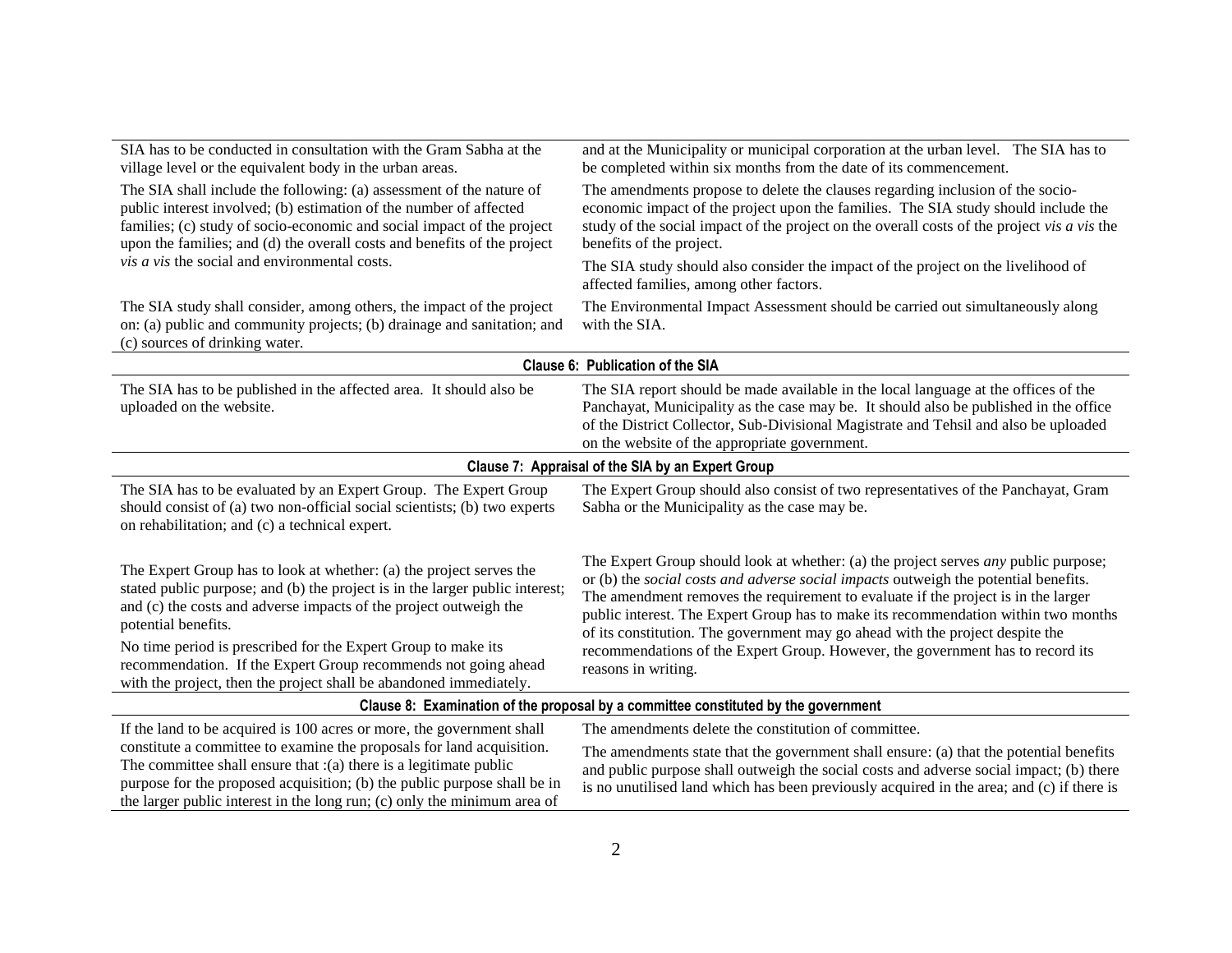| land has been acquired; (d) the collector has explored the possibilities                                                                                                                                                                                                     | any such land it should be used for the stated public purpose.                                                                                                                                                                                                                                                                                                                                                                                                                                           |  |
|------------------------------------------------------------------------------------------------------------------------------------------------------------------------------------------------------------------------------------------------------------------------------|----------------------------------------------------------------------------------------------------------------------------------------------------------------------------------------------------------------------------------------------------------------------------------------------------------------------------------------------------------------------------------------------------------------------------------------------------------------------------------------------------------|--|
| of acquiring barren and waste land and that the acquisition of                                                                                                                                                                                                               | The decision of the government shall be made available in the local language to the                                                                                                                                                                                                                                                                                                                                                                                                                      |  |
| agricultural land has been undertaken as a last resort.                                                                                                                                                                                                                      | Panchayat, Municipality or the District Collector.                                                                                                                                                                                                                                                                                                                                                                                                                                                       |  |
|                                                                                                                                                                                                                                                                              | <b>Clause 10: Provisions regarding food security</b>                                                                                                                                                                                                                                                                                                                                                                                                                                                     |  |
| The Bill provides that in any district a maximum of 5% of the total<br>irrigated multi crop land may be acquired as a last resort.                                                                                                                                           | The limit of multi crop irrigated land that may be acquired in a district should be<br>notified by the government.                                                                                                                                                                                                                                                                                                                                                                                       |  |
| The Bill also provides that when such land is acquired, an equivalent<br>area of cultivable wasteland shall be developed for agricultural<br>purposes.                                                                                                                       | The amendment provides an option to deposit an amount equivalent to the value of<br>the acquired cultivable land to the government for investing in agriculture in order to<br>enhance the food security.                                                                                                                                                                                                                                                                                                |  |
|                                                                                                                                                                                                                                                                              | Clause 14: Lapse of SIA within 12 months                                                                                                                                                                                                                                                                                                                                                                                                                                                                 |  |
| The Bill provides that if the preliminary notification is not issued<br>within 12 months from the date of the appraisal of the SIA by the<br>Expert Group then the SIA report shall be deemed to have lapsed.                                                                | The government has been given the power to extend the period beyond 12 months, if<br>there are circumstances justifying the extension. The reasons have to be recorded in<br>writing, notified and uploaded on the website of the concerned authority.                                                                                                                                                                                                                                                   |  |
|                                                                                                                                                                                                                                                                              | <b>Clause 17: Preparation of the R&amp;R Scheme</b>                                                                                                                                                                                                                                                                                                                                                                                                                                                      |  |
| The Bill provides if the affected areas involves more than one Gram<br>Sabha or Municipality then a public hearing of the draft R&R scheme<br>shall be conducted in every Gram Sabha and Municipality.                                                                       | The public hearing has to be conducted in only those Gram Sabhas and Municipalities<br>in which more than 25% of the land is being acquired.                                                                                                                                                                                                                                                                                                                                                             |  |
| <b>Clause 18: Review of the R&amp;R Scheme</b>                                                                                                                                                                                                                               |                                                                                                                                                                                                                                                                                                                                                                                                                                                                                                          |  |
| The Bill provides that the R&R Scheme has to be submitted to the<br>Commissioner of R&R for his approval.                                                                                                                                                                    | The Commissioner has to make the approved R&R scheme publicly available in the<br>local language.                                                                                                                                                                                                                                                                                                                                                                                                        |  |
| <b>Clause 19: Publication of declaration of R&amp;R</b>                                                                                                                                                                                                                      |                                                                                                                                                                                                                                                                                                                                                                                                                                                                                                          |  |
| The Bill provides that the government shall make a public declaration<br>of the area to be acquired and the area identified as the area for R&R<br>after considering the R&R scheme.                                                                                         | If the declaration is not made within 12 months from the date of the preliminary<br>notification, then the notification shall be deemed to be revoked. This period may be<br>extended by the government for reasons given in writing, if it believes that there are<br>reasonable circumstances to do so.                                                                                                                                                                                                |  |
| Clause 24: Retrospective application of the Act                                                                                                                                                                                                                              |                                                                                                                                                                                                                                                                                                                                                                                                                                                                                                          |  |
| The Bill provides that in case a notification has been issued under the<br>Land Acquisition Act, 1894, but no award has been made, then the<br>process shall be deemed to have lapsed and the acquisition shall be<br>made in accordance with the provisions of the new Act. | The amendments provide that: (a) where no award has made under the 1894 Act, then<br>all the provisions of the Bill relating to compensation and R&R shall be made<br>applicable to the acquisition; (b) where an award has been made, then all the<br>provisions of the 1894 Act shall be applicable. However, if the possession of the<br>land has not been taken or compensation not been paid for 5 years or more, then the<br>acquisition proceedings under the 1894 Act shall deem to have lapsed. |  |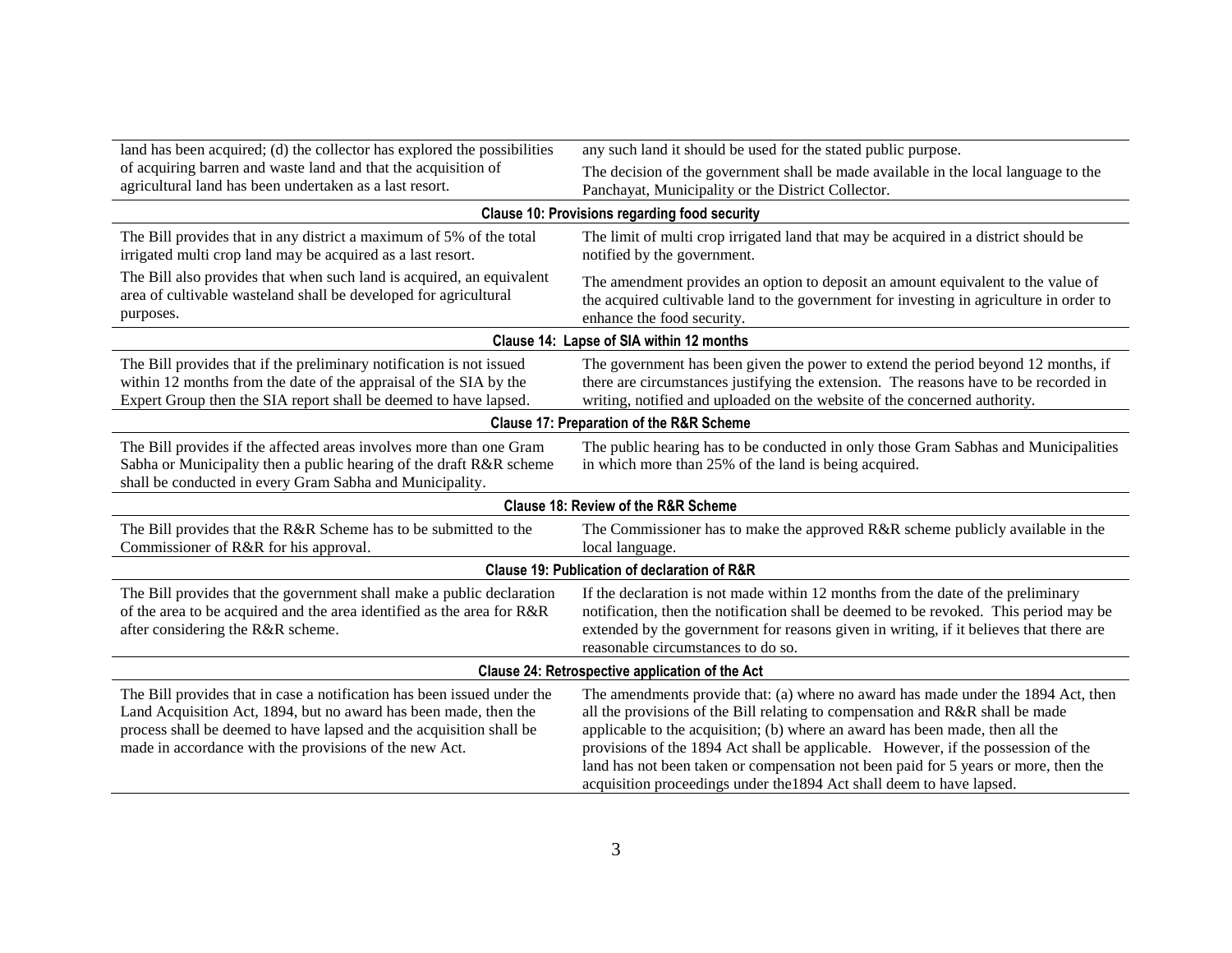|                                                                                                                                                                                                                                                                                                                                                                              | Compensation shall also be deemed to be unpaid, if it is accepted under protest.<br>Compensation shall be deemed to have been paid only where it is credited in the bank<br>account of the individual whose land is sought to be acquired.                                                                                                                                                                                                                                                                                                                                                                                                                                                                                                                                                                                                                  |
|------------------------------------------------------------------------------------------------------------------------------------------------------------------------------------------------------------------------------------------------------------------------------------------------------------------------------------------------------------------------------|-------------------------------------------------------------------------------------------------------------------------------------------------------------------------------------------------------------------------------------------------------------------------------------------------------------------------------------------------------------------------------------------------------------------------------------------------------------------------------------------------------------------------------------------------------------------------------------------------------------------------------------------------------------------------------------------------------------------------------------------------------------------------------------------------------------------------------------------------------------|
|                                                                                                                                                                                                                                                                                                                                                                              | Clause 25: Period for making the award                                                                                                                                                                                                                                                                                                                                                                                                                                                                                                                                                                                                                                                                                                                                                                                                                      |
| The Bill provides that the Collector has to make the award within a<br>period of two years from the date of the publication of the declaration<br>for land identified for acquisition. If no award has been made, the<br>entire acquisition proceedings shall be deemed to have lapsed.                                                                                      | The Collector has to make an award within 12 months from the date of the publication<br>of the declaration of land identified for acquisition.                                                                                                                                                                                                                                                                                                                                                                                                                                                                                                                                                                                                                                                                                                              |
|                                                                                                                                                                                                                                                                                                                                                                              | <b>Clause 26: Determination of Market Value of Land</b>                                                                                                                                                                                                                                                                                                                                                                                                                                                                                                                                                                                                                                                                                                                                                                                                     |
| The market value of the acquired land shall be based on the higher of:<br>(i) minimum land value specified in the Indian Stamp Act, 1899 for the<br>registration of sale deeds in the area where the land is situated; or (ii)<br>the average of the top 50 % of all sale deeds in the previous three years<br>for similar type of land situated in the vicinity or village. | The market value of the acquired land shall be based on the higher of (i) market value<br>specified in the Indian Stamp Act for the registration of sale deeds; or (ii) average of<br>the top 50% of all the sale deeds in the similar type of land situated in the vicinity; or<br>(iii) the amount agreed upon as compensation for acquisition of land for private<br>companies or PPPs.                                                                                                                                                                                                                                                                                                                                                                                                                                                                  |
|                                                                                                                                                                                                                                                                                                                                                                              | While determining the market value of land, the compensation paid for acquisition of<br>land under the provisions of this Bill shall not be taken into consideration.                                                                                                                                                                                                                                                                                                                                                                                                                                                                                                                                                                                                                                                                                       |
|                                                                                                                                                                                                                                                                                                                                                                              | While determining market value and the average sale price, the Collector shall have<br>the discretion not to take into account any sale price which in his opinion is not<br>indicative of the actual prevailing market value of the land                                                                                                                                                                                                                                                                                                                                                                                                                                                                                                                                                                                                                   |
|                                                                                                                                                                                                                                                                                                                                                                              | Prior to initiating the acquisition process, the Collector shall take necessary steps to<br>revise and update the market value of the land based on the prevailing market value.                                                                                                                                                                                                                                                                                                                                                                                                                                                                                                                                                                                                                                                                            |
|                                                                                                                                                                                                                                                                                                                                                                              | Clause 27: Parameters to be considered while determining the amount of compensation                                                                                                                                                                                                                                                                                                                                                                                                                                                                                                                                                                                                                                                                                                                                                                         |
| The amount of compensation shall be determined by adding the costs<br>of all the assets attached to the land to its market value.                                                                                                                                                                                                                                            | The amendments insert a new Clause $27(A)$ which provides the parameters to be<br>considered by the Collector to determine the compensation amount.                                                                                                                                                                                                                                                                                                                                                                                                                                                                                                                                                                                                                                                                                                         |
|                                                                                                                                                                                                                                                                                                                                                                              | These parameters include: (a) the market value as determined under clause 26; (b)<br>damage sustained on the land due to the acquisition of the crops and trees on the land;<br>(c) damage if any caused due to severing acquired land from other land; (d) damage<br>sustained to movable, immovable or other property, or owner's earnings at the time<br>of taking possession of the land; (e) any expenditure incurred due to a change in the<br>residence or place of business of the interested person as a consequence of the<br>acquisition; (e) any loss due to the diminution of the profits of the land between the<br>time of publication of declaration under clause 19 and the time of taking possession of<br>the land; and (f) any other ground which may be in the interest of equity, justice and<br>beneficial to the affected families. |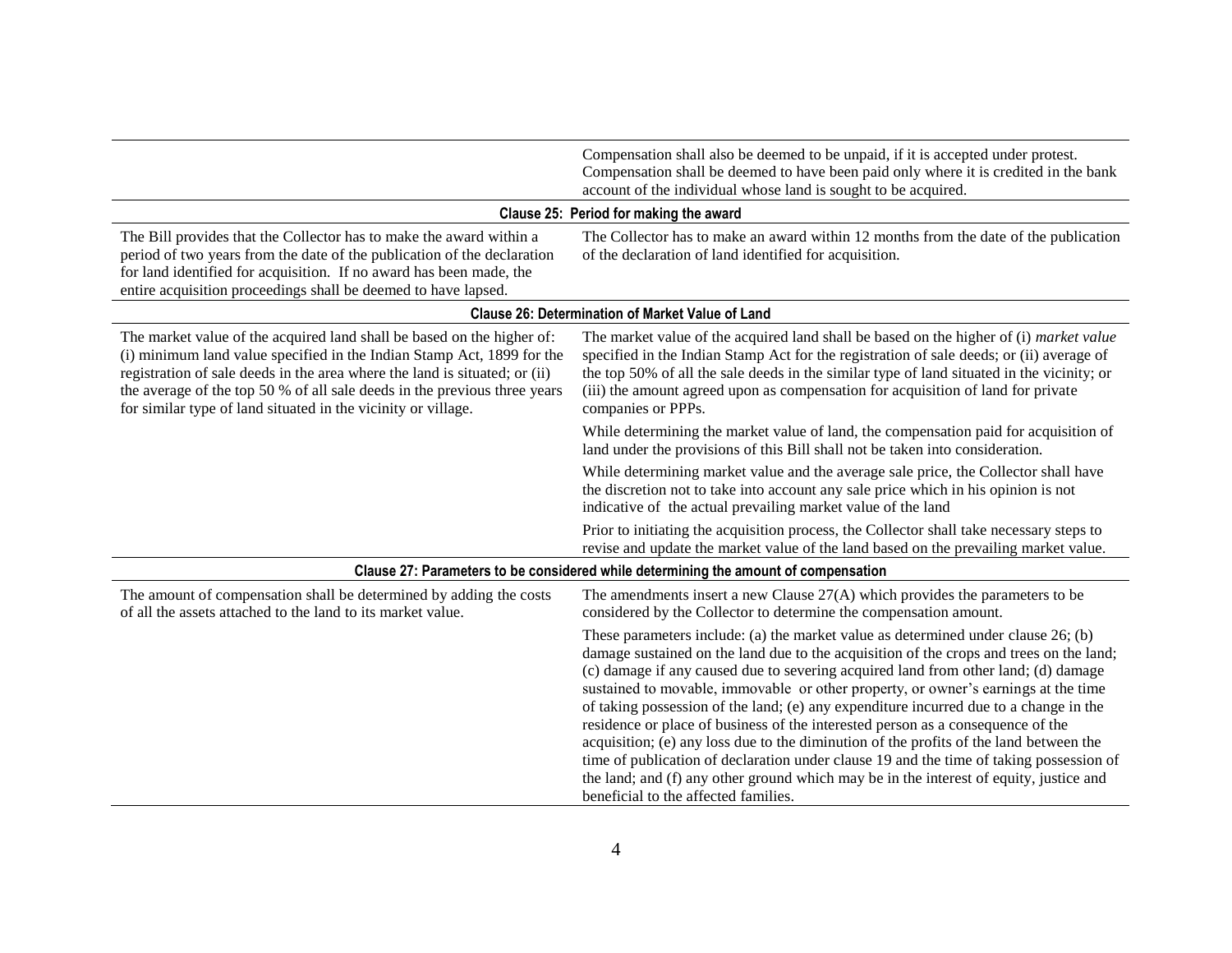| <b>Clause 29: Determination of Solatium</b>                                                                                                                                                                                                                                    |                                                                                                                                                                                                                                                                                                                                                    |  |
|--------------------------------------------------------------------------------------------------------------------------------------------------------------------------------------------------------------------------------------------------------------------------------|----------------------------------------------------------------------------------------------------------------------------------------------------------------------------------------------------------------------------------------------------------------------------------------------------------------------------------------------------|--|
| The Bill provides that the final amount of compensation shall be<br>arrived at by adding a 100% solatium to the final award.                                                                                                                                                   | The amendments propose that the Collector is required to award an amount calculated<br>at the rate of 12% interest per annum on the market value for the period commencing<br>from the date of the publication of the SIA study till the date of the award by the<br>Collector or the date of taking possession of the land, whichever is earlier. |  |
|                                                                                                                                                                                                                                                                                | Clause 30: R&R award                                                                                                                                                                                                                                                                                                                               |  |
| The Bill provides that the R&R award should include: (a) R&R<br>amount payable to each family; (b) particulars of the house and land<br>allotted to the displaced families; and (c) particulars of the annuity and<br>entitlements to be provided.                             | The government may increase the R&R amount to be paid to the affected families<br>taking into account the price rise.                                                                                                                                                                                                                              |  |
|                                                                                                                                                                                                                                                                                | Clause 37: Possession of the acquired land and multiple displacement                                                                                                                                                                                                                                                                               |  |
| The Bill provides that after the completion of all the conditions for<br>R&R, the Collector shall take possession of the land. The land shall be<br>free from all encumbrances.                                                                                                | This clause has been deleted.                                                                                                                                                                                                                                                                                                                      |  |
|                                                                                                                                                                                                                                                                                | A new clause 37 A has been inserted. The clause states that the Collector shall as far<br>as possible not displace any family which has already been displaced before for the<br>purpose of acquisition. In case such displacement is necessary, then an additional<br>compensation shall be paid to the displaced family.                         |  |
| <b>Clause 38: Urgency provisions</b>                                                                                                                                                                                                                                           |                                                                                                                                                                                                                                                                                                                                                    |  |
| The Bill gives the government certain powers to acquire land in cases<br>of urgency. The urgency clause may be invoked in cases for defence,<br>national security, and in the event of a natural calamity.                                                                     | The urgency provision has been expanded to include 'any other emergency with the<br>approval of Parliament'.                                                                                                                                                                                                                                       |  |
| Land owners whose property is acquired using the urgency provisions<br>shall be given an additional 75 % of the market value of the land.                                                                                                                                      | No additional compensation shall be required to be paid in case land is required for<br>any project that affects the sovereignty, integrity and strategic relations of the State.                                                                                                                                                                  |  |
| Clause 38A: Special provisions for SC's and ST's                                                                                                                                                                                                                               |                                                                                                                                                                                                                                                                                                                                                    |  |
| The Second Schedule of the Bill provides certain special provisions for<br>acquisition of land belonging to SCs and STs. It requires the<br>government to consult with the Gram Sabha or the Panchayat or the<br>Council as the case may before publishing the notification of | A new Clause 38 A and B has been inserted. It provides that acquisition of land in the<br>Scheduled Areas shall only be made as a last resort. In such cases, prior consent of<br>the Gram Sabha, Panchayat or the District Council as the case may be is required to<br>be obtained before publishing the notification of acquisition.            |  |
| acquisition.                                                                                                                                                                                                                                                                   | The other provisions of the Second Schedule have been incorporated in these clauses.                                                                                                                                                                                                                                                               |  |
| Clause 42: R&R in case of private purchase                                                                                                                                                                                                                                     |                                                                                                                                                                                                                                                                                                                                                    |  |
| The Bill provides that R&R is mandatory for all private purchases if<br>the land purchased is over 100 acres in rural areas, or 50 acres in urban<br>areas. In such cases, an application has to be filed with the District<br>Collector.                                      | The threshold has been removed. The limit for which R&R may be required in case<br>of private purchase may be notified by each state government.                                                                                                                                                                                                   |  |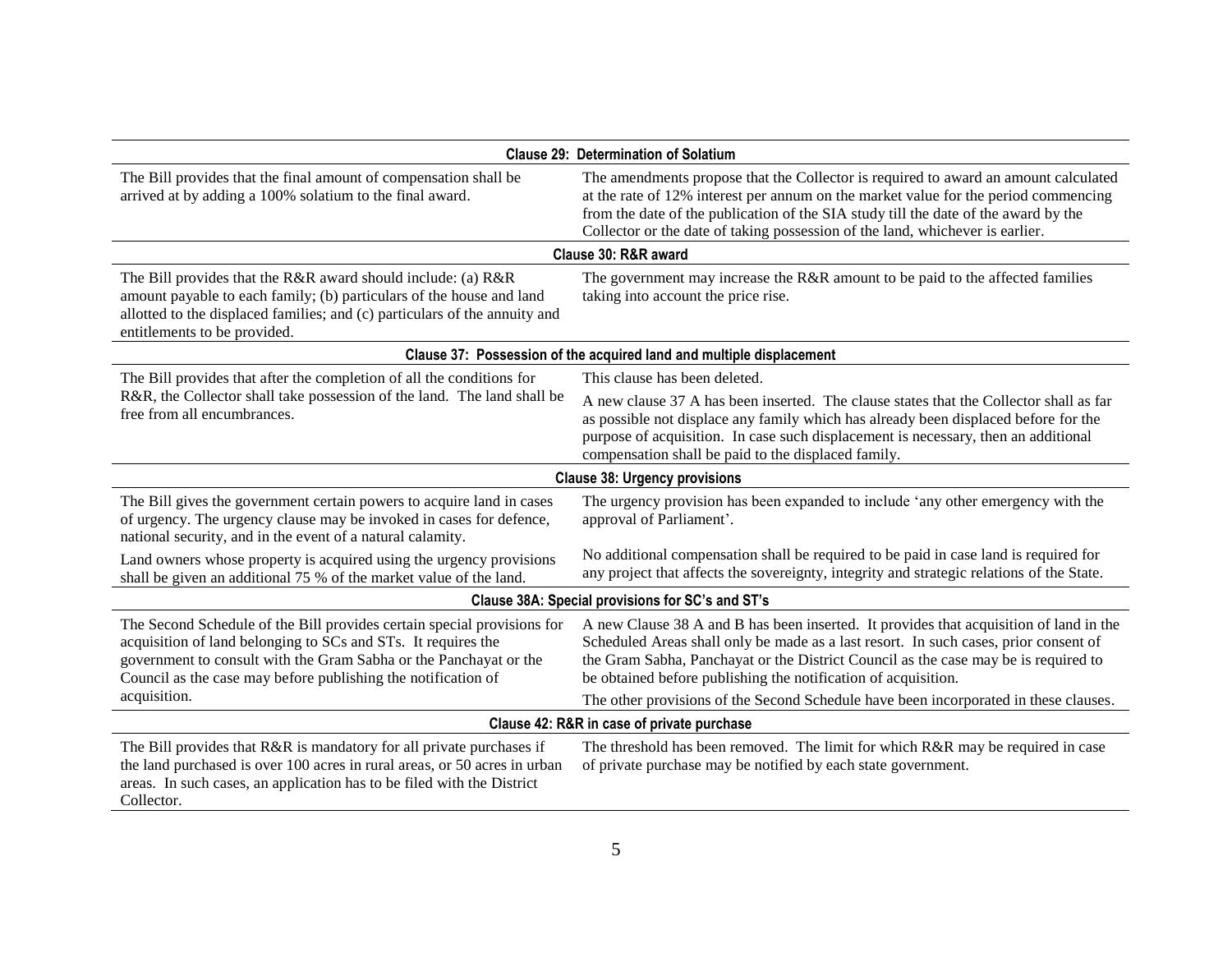| <b>Clause 44A: Monitoring Committee for R&amp;R</b>                                                                                                                                                                                                                                                |                                                                                                                                                                                                                                                                                   |  |
|----------------------------------------------------------------------------------------------------------------------------------------------------------------------------------------------------------------------------------------------------------------------------------------------------|-----------------------------------------------------------------------------------------------------------------------------------------------------------------------------------------------------------------------------------------------------------------------------------|--|
| The Bill provides for the constitution of a National Monitoring<br>Committee for reviewing the R&R schemes.                                                                                                                                                                                        | The amendments inserts a new clause (Clause 44A) that provides for the<br>establishment of a State Monitoring Committee, which shall review and monitor the<br>implementation of the R&R schemes under this Bill.                                                                 |  |
|                                                                                                                                                                                                                                                                                                    | Clause 47: Land Acquisition, Rehabilitation and Resettlement Authority                                                                                                                                                                                                            |  |
| The presiding officer of the Authority has to be: (a) a present or former<br>High Court judge; or (b) a present or former District Judge for at least<br>five years.                                                                                                                               | The presiding officer shall be: (a) a present or former District Court Judge; or (b) a<br>qualified legal practitioner for at least 7 years.                                                                                                                                      |  |
|                                                                                                                                                                                                                                                                                                    | Clause 68: Appeal to the High Court                                                                                                                                                                                                                                               |  |
| An appeal may be filed before the High Court against the decision of<br>the Land Acquisition Authority.                                                                                                                                                                                            | The High Court shall endeavour to dispose of the appeal within six months from the<br>date of filing of the appeal.                                                                                                                                                               |  |
| Clause 75: Temporary occupation of land                                                                                                                                                                                                                                                            |                                                                                                                                                                                                                                                                                   |  |
| The Bill provides that the government may temporarily occupy any<br>waste or arable land for any public purpose or for use by a company.                                                                                                                                                           | The land may be temporarily occupied only for a public purpose.                                                                                                                                                                                                                   |  |
|                                                                                                                                                                                                                                                                                                    | <b>Clause 78: Penalties</b>                                                                                                                                                                                                                                                       |  |
| The Bill provides a maximum imprisonment of one month for<br>producing any false or misleading information.                                                                                                                                                                                        | The imprisonment has been increased to six months.                                                                                                                                                                                                                                |  |
| Clause 90: Exemption from Stamp duty/Income Tax                                                                                                                                                                                                                                                    |                                                                                                                                                                                                                                                                                   |  |
| The Bill provides that any award or agreement made under this Bill<br>shall be exempt from the payment of any stamp duty.                                                                                                                                                                          | The award or agreement made under this Bill shall be exempt from stamp duty and<br>Income Tax and fees.                                                                                                                                                                           |  |
| Clause 93: No change in public purpose                                                                                                                                                                                                                                                             |                                                                                                                                                                                                                                                                                   |  |
| The Bill provides that no change in the public purpose for which the<br>land was originally acquired shall be permitted.                                                                                                                                                                           | If the land is rendered unusable for its original purpose, then the government may use<br>it for any other public purpose.                                                                                                                                                        |  |
| <b>Clause 95: Return of unutilised land</b>                                                                                                                                                                                                                                                        |                                                                                                                                                                                                                                                                                   |  |
| The Bill provides that any acquired land which has been unused for 10<br>years from the date of possession shall be returned to the Land Bank of<br>the government. If any unused acquired land is transferred to another<br>individual, 20% of the appreciated land value shall have to be shared | If the acquired land has been unused for 5 years from the date of the possession, then<br>it shall be returned to the original owner or owners or their legal heirs or to the Land<br>Bank.<br>Land Bank has been defined as 'a governmental entity that converts vacant, unused, |  |
| amongst the original land owners.                                                                                                                                                                                                                                                                  | abandoned acquired lands and tax-delinquent properties into land for productive use'.                                                                                                                                                                                             |  |
| Clause 96: Change in ownership                                                                                                                                                                                                                                                                     |                                                                                                                                                                                                                                                                                   |  |
| The Bill provides that if any unused acquired land is transferred to                                                                                                                                                                                                                               | If any unused acquired land is transferred to another individual within 5 years of it                                                                                                                                                                                             |  |